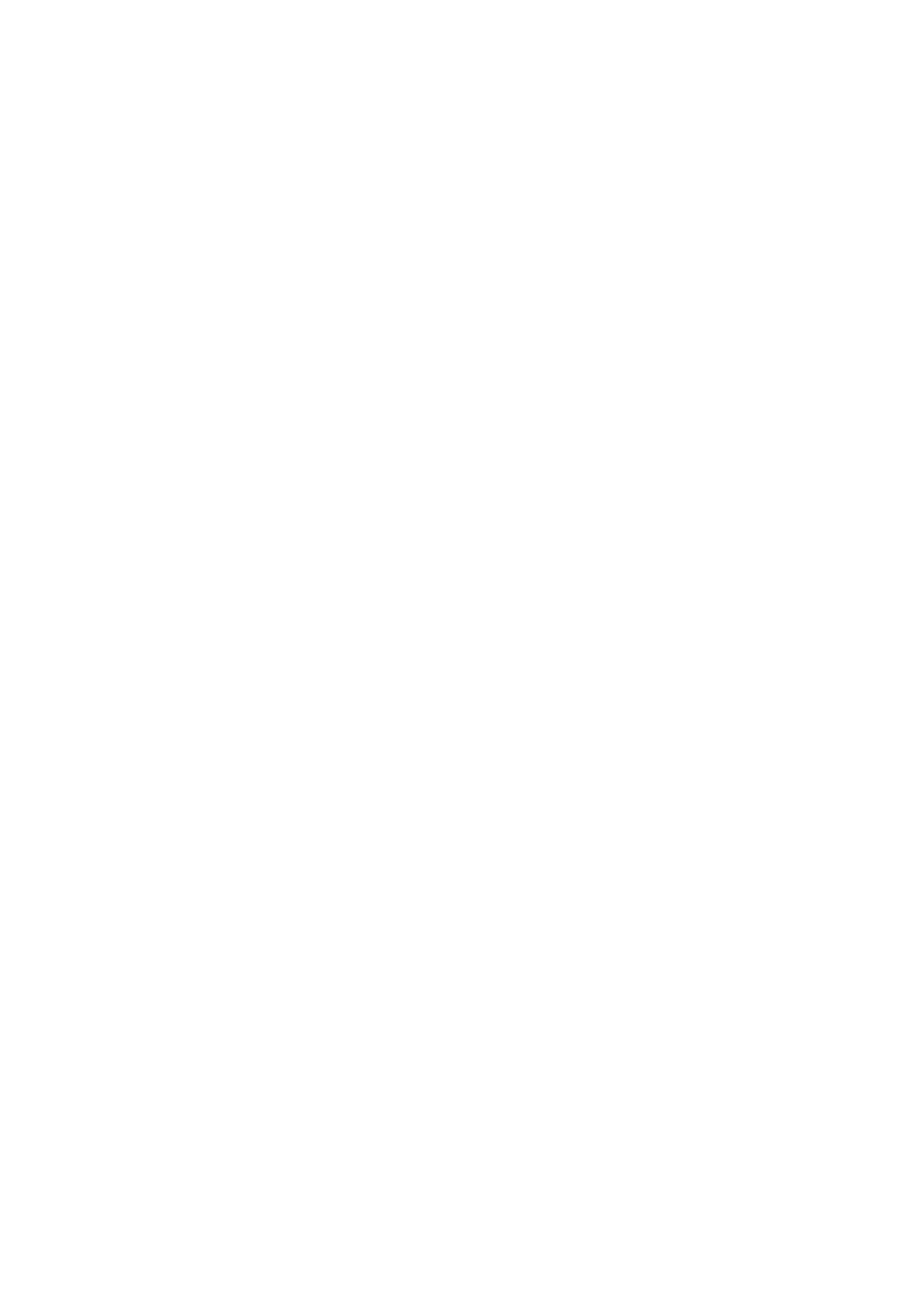Western Australia

## New Tax System Price Exploitation Code (Taxing) Act 1999

### **Contents**

| $\mathbf{1}$ . | Short title       |  |
|----------------|-------------------|--|
| 2.             | Commencement      |  |
| 3.             | Imposition of tax |  |
|                | <b>Notes</b>      |  |
|                | Compilation table |  |

Published on www.legislation.wa.gov.au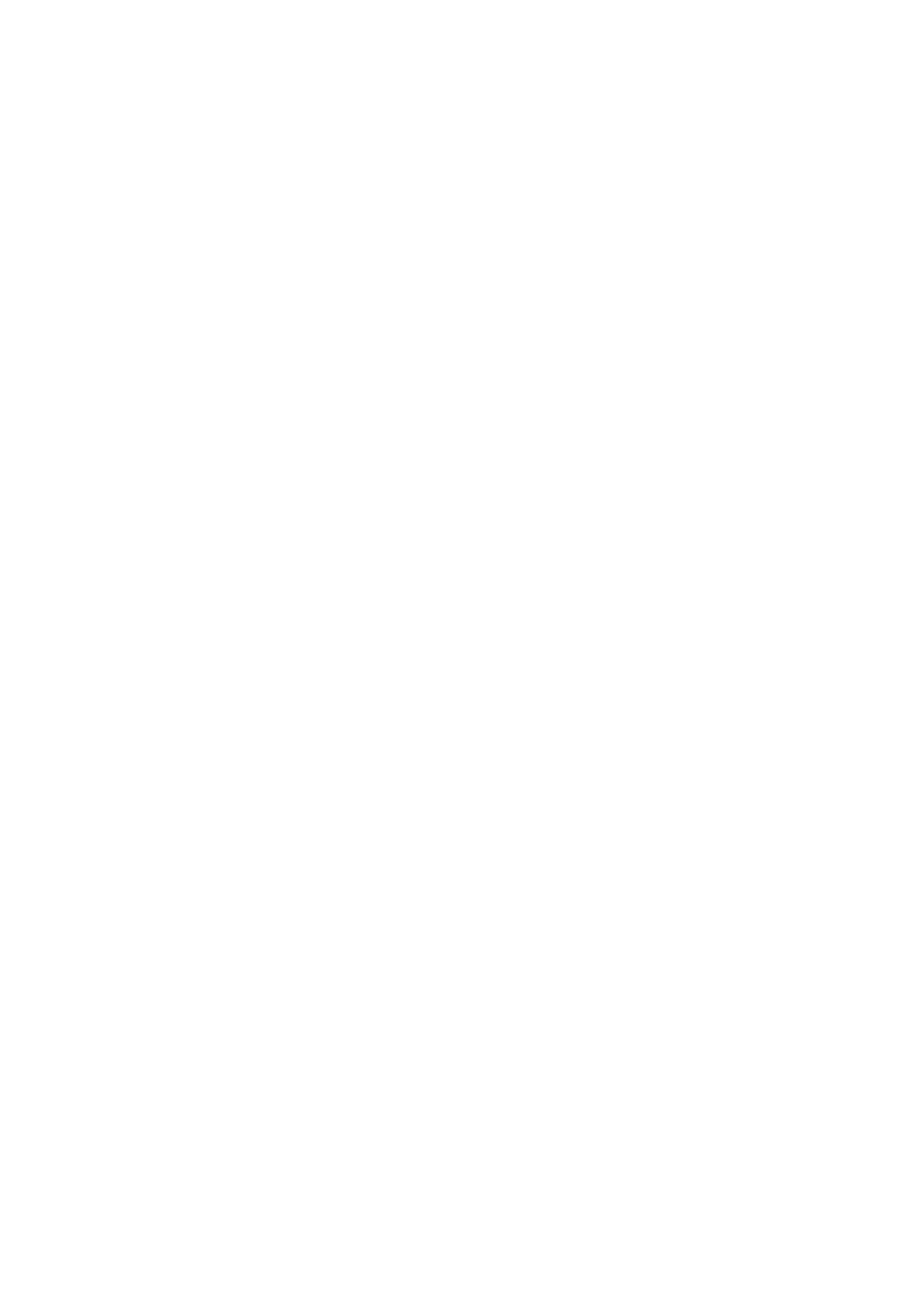Western Australia

### New Tax System Price Exploitation Code (Taxing) Act 1999

An Act to impose certain fees referred to in section 34(2) of the New Tax System Price Exploitation Code (Western Australia) Act 1999 to the extent that any such fee may be a tax.

The Parliament of Western Australia enacts as follows:

#### 1. Short title

 This Act may be cited as the New Tax System Price Exploitation Code (Taxing) Act 1999.

#### 2. Commencement

This Act comes into operation on the day on which the New Tax System Price Exploitation Code (Western Australia) Act 1999 comes into operation.

#### 3. Imposition of tax

 To the extent that any fee referred to in section 34(2) of the New Tax System Price Exploitation Code (Western Australia) Act 1999 may be a tax, this Act imposes the fee.

As at 17 Dec 1999

Published on www.legislation.wa.gov.au Published on www.legislation.wa.gov.au